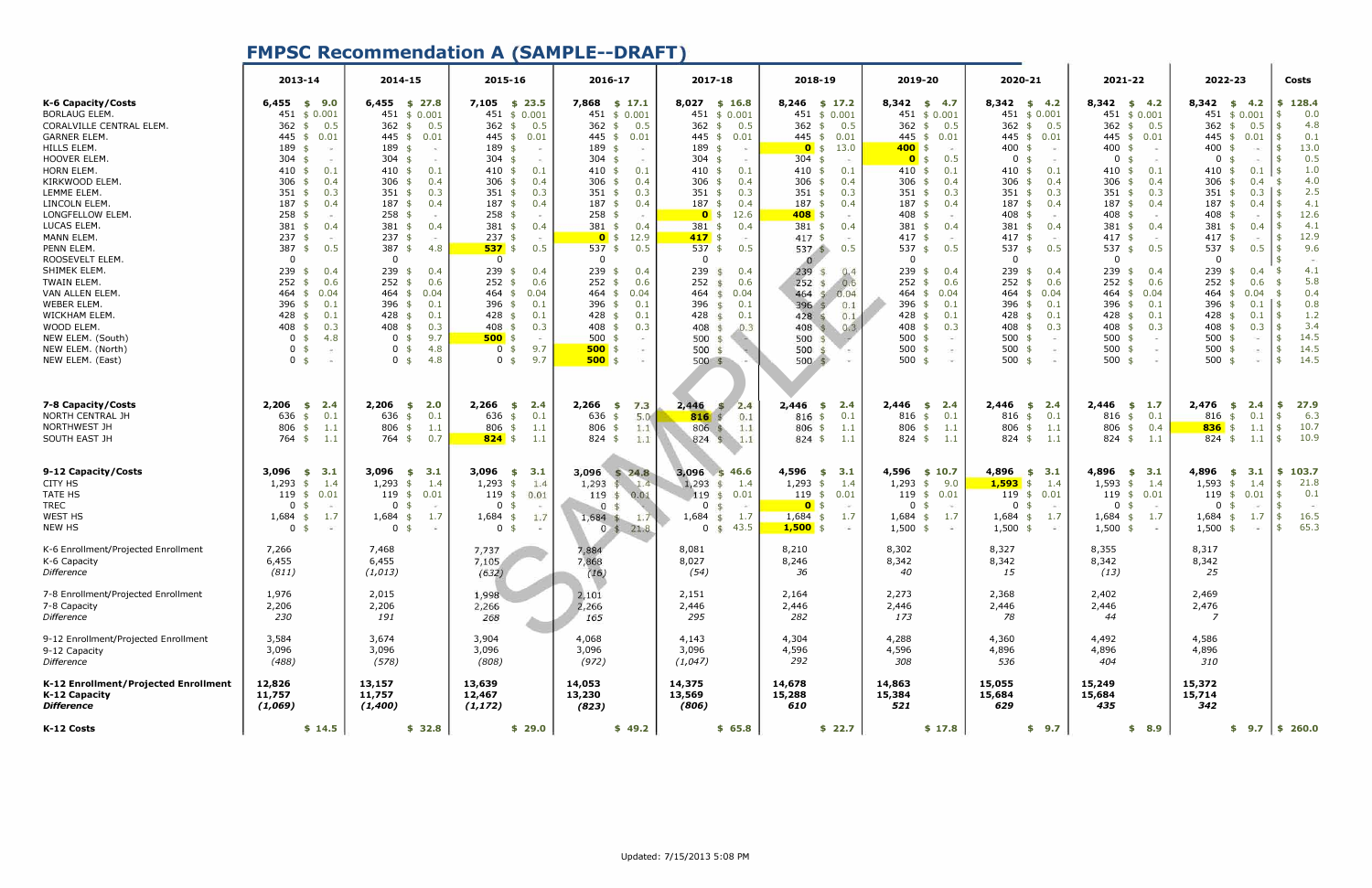# **FMPSC Recommendation A (SAMPLE--DRAFT**

## K-6 Capacity and Projected Enrollment



**A-6 Capacity** 

## **7-8 Capacity and Projected Encomment** 1,800 2,000 2,200  $2,400$ 2,600



## 9-12 Capacity and Projected Enrollment



## K-12 Capacity and Projected mrollment

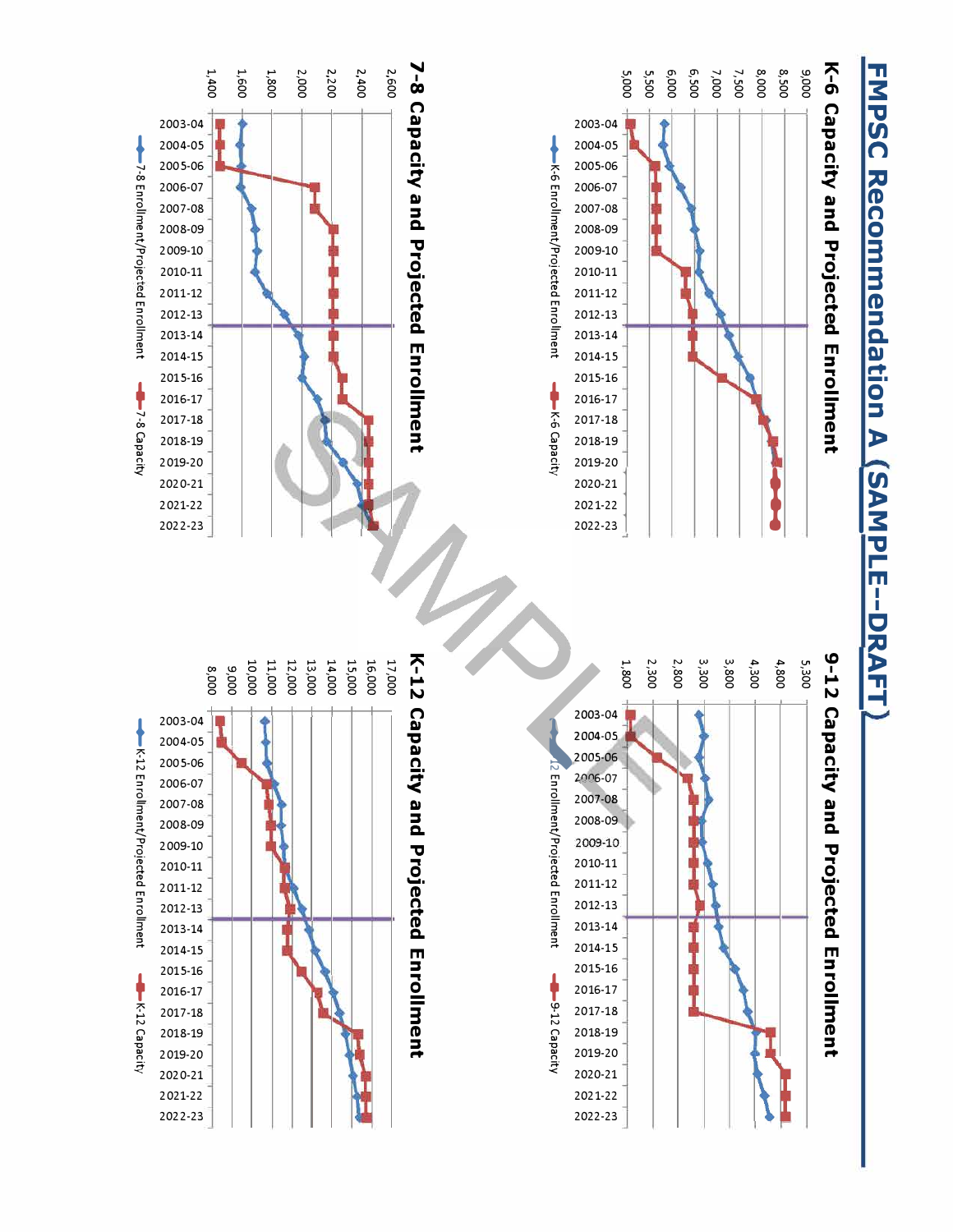### **FMPSC Recommendation B (SAMPLE--DRAFT)**

|                                                       | 2013-14                     | 2014-15                  | 2015-16                       | 2016-17                               | 2017-18                                    | 2018-19                      | 2019-20                       | 2020-21                        | 2021-22                    | 2022-23                         | Costs               |
|-------------------------------------------------------|-----------------------------|--------------------------|-------------------------------|---------------------------------------|--------------------------------------------|------------------------------|-------------------------------|--------------------------------|----------------------------|---------------------------------|---------------------|
| K-6 Capacity/Costs                                    | $6,455$ \$ 8.7              | $6,455$ \$ 31.3          | 7,036 \$ 23.2                 | 7,799 \$ 16.8                         | 7,958 \$ 16.5                              | $8,179$ \$ 14.3              | $8,235$ \$ 7.8                | $8,355$ \$ 3.9                 | $8,355$ \$ 3.9             | $8,355$ \$ 3.9                  | \$130.5             |
| <b>BORLAUG ELEM.</b>                                  | 451 \$ 0.001                | 451 \$ 0.001             | 451 \$ 0.001                  | 451 \$ 0.001                          | 451 \$ 0.001                               | 451 \$ 0.001                 | 451 \$ 0.001                  | 451 \$ 0.001                   | 451 \$ 0.001               | 451 \$ 0.001                    | 0.0                 |
| CORALVILLE CENTRAL ELEM.                              | 362<br>0.5<br>\$            | 362 $$$<br>0.5           | 362<br>0.5<br>\$              | 362<br>0.5<br>\$                      | 362<br>0.5<br>$\frac{1}{2}$                | 362<br>0.5<br>\$             | 362 \$<br>0.5                 | 362 $$$<br>0.5                 | 362 $$$<br>0.5             | 362<br>0.5<br>\$                | 4.8<br> \$          |
| <b>GARNER ELEM.</b>                                   | 445 \$ 0.01                 | 445 \$ 0.01              | 445 \$ 0.01                   | 445 \$ 0.01                           | 445 \$<br>0.01                             | 445<br>0.01<br>$\mathsf{s}$  | 445 \$<br>0.01                | 445 \$<br>0.01                 | 445 \$ 0.01                | 445<br>0.01<br>\$               | 0.1<br>- \$         |
| HILLS ELEM.                                           | 189 \$<br>$\sim$            | 189 \$<br>CAN            | $0 \text{ s}$<br>$\sim$       | $\mathbf 0$<br>- \$<br>CH.            | 0<br>- \$<br>$\sim$                        | 0<br>- \$<br>140             | 0 <sup>5</sup><br>$\sim$      | 0 <sup>5</sup><br>$\sim$       | 0<br>- \$                  | 0<br>$\sim$                     |                     |
| HOOVER ELEM                                           | 304<br>\$<br>$\sim$         | 304<br>\$<br>per.        | 304<br>$\sim$                 | 304<br>$\sim$                         | 304<br>- \$<br>$\sim$                      | 304<br>- \$<br>$\sim$        | $0 \sqrt{3}$<br>0.5           | $\mathbf{0}$<br>-\$<br>$\sim$  | $\mathbf{0}$<br>- \$       | $\Omega$                        | 0.5                 |
| <b>HORN ELEM</b>                                      | 410<br>0.1<br>\$            | 410 \$<br>0.1            | 410<br>0.1<br>\$              | 410<br>0.1<br>- \$                    | 410<br>0.1<br>- \$                         | 410<br>0.1<br>- \$           | $410*$<br>0.1                 | $410$ \$<br>0.1                | 410<br>0.1<br>\$           | 410<br>0.1                      | 1.0                 |
| KIRKWOOD ELEM.                                        | 306 \$<br>0.4               | 306 $$$<br>0.4           | 306<br>0.4<br>- \$            | 306<br>0.4<br>\$                      | 306<br>0.4<br>- \$                         | 306<br>0.4<br>- \$           | 306 \$<br>3.8                 | $426$ \$<br>0.4                | 426 $$$<br>0.4             | 426<br>0.4<br>- \$              | 7.8<br>- \$         |
| LEMME ELEM                                            | $351$ \$<br>0.3             | $351$ \$<br>0.3          | 351<br>0.3<br>- \$            | 351<br>0.3<br>- \$                    | $351$ \$<br>0.3                            | 351<br>0.3<br>- \$           | $351$ \$<br>0.3               | $351$ \$<br>0.3                | 351<br>0.3<br>\$           | 351<br>0.3                      | 2.5<br>5            |
| LINCOLN ELEM.                                         | 187<br>\$<br>(46)           | $187 \text{ }$ \$<br>140 | 187<br>-\$<br>$\sim$          | 187<br>-\$<br>CM.                     | 187<br>-\$<br>$\left( \frac{1}{2} \right)$ | 0 <sup>5</sup><br>i an       | $\mathbf 0$<br>-\$<br>143     | $\mathbf 0$<br>- \$<br>$\sim$  | $\mathbf{0}$<br>- \$       | $\mathbf 0$                     |                     |
| LONGFELLOW ELEM.                                      | $258$ \$<br>ò.              | $258$ \$<br>in.          | 258<br>-\$                    | 258<br>-\$                            | 12.6<br>$0 \text{ }$ \$                    | $408$ \$                     | 408<br>-\$<br>$\sim$          | 408<br>-\$<br>$\sim$           | 408<br>-\$                 | 408                             | 12.6                |
| LUCAS ELEM                                            | 381<br>0.4<br>\$            | $381$ \$<br>0.4          | 381<br>0.4<br>-\$             | 381<br>0.4<br>- \$                    | 381<br>0.4<br>$\mathsf{s}$                 | 381<br>0.4<br>$\mathsf{s}$   | 381<br>0.4<br>- \$            | 381<br>0.4<br>\$               | 381<br>0.4<br>\$           | 381<br>0.4                      | 4.1                 |
| MANN ELEM.                                            | 237<br>-\$<br>$\rightarrow$ | $237$ \$<br>Card         | 237                           | $0 \sqrt{3}$<br>12.9                  | $417$ \$<br>$\sim$                         | 417<br>o.                    | 417<br>-\$<br>$\rightarrow$   | 417<br>- \$<br>$\rightarrow$   | 417<br>- \$                | 417                             | 12.9                |
| PENN ELEM.                                            | 387 $$$<br>0.5              | 387 \$<br>4.8            | $537$ \$<br>0.5               | 537<br>0.5<br>$\sqrt{5}$              | 537<br>0.5<br>$\frac{1}{2}$                | $537$ \$<br>0.5              | 537 \$<br>0.5                 | 537 $$$<br>0.5                 | 537<br>0.5<br>\$           | 537<br>0.5<br>$\mathbf{F}$      | 9.6                 |
| ROOSEVELT ELEM.                                       | $\overline{0}$              | $\mathbf 0$              | $\mathbf{0}$                  | $\mathbf{0}$                          | $\mathbf{0}$                               | $\Omega$                     | $\overline{0}$                | $\Omega$                       | $\Omega$                   | $\mathbf 0$                     |                     |
| SHIMEK ELEM.                                          | 239<br>0.5<br>\$            | 239<br>0.5<br>\$         | 239<br>0.5<br>\$              | 239<br>0.5<br>\$                      | 239<br>0.5<br>$\mathsf{S}$                 | 239<br>6, 7                  | 449<br>0.5<br>\$              | 449<br>0.5<br>\$               | 0.5<br>449<br>-\$          | 449<br>0.5                      | 10.8                |
| TWAIN ELEM.                                           | $252$ \$<br>0.6             | $252$ \$<br>0.6          | $252 +$<br>0.6                | 252<br>0.6<br>- \$                    | 252<br>0.6<br>S                            | 252<br>4.8<br>$\mathcal{L}$  | 402<br>0.6<br>$\mathsf{\$}$   | 0.6<br>402<br>-\$              | 402<br>0.6<br>-\$          | 402<br>0.6                      | 10.6<br>- \$        |
| VAN ALLEN ELEM.                                       | 464<br>0.04<br>\$           | $464$ \$<br>3.8          | $584$ \$<br>0.04              | 584<br>0.04<br>\$                     | 584<br>0.04<br>$\frac{4}{3}$               | 584<br>0.04<br>$\mathcal{F}$ | $584$ \$<br>0.04              | 584<br>0.04<br>\$              | 584<br>0.04<br>\$          | 584<br>0.04                     | 4.2<br>5            |
| WEBER ELEM.                                           | 396<br>0.1                  | 396 \$<br>0.1            | 396<br>0.1<br>\$              | 396<br>0.1<br>- \$                    | 396<br>0.1<br>$\mathbf{S}$                 | 396<br>0.1                   | 396 \$<br>0.1                 | 396<br>0.1<br>\$               | 396<br>0.1                 | 396<br>0.1                      | 0.8                 |
| WICKHAM ELEM.                                         | \$<br>0.1<br>428 \$         | 428 \$<br>0.1            | 428<br>0.1<br>\$              | 428<br>0.1                            | 428<br>0.1<br>$\mathfrak{S}$               | 428<br>0.1                   | 428 \$<br>0.1                 | $428$ \$<br>0.1                | - \$<br>428<br>0.1         | 428<br>0.1                      | 1.2<br>- \$         |
| WOOD ELEM.                                            |                             | 408 \$                   | 408                           | - \$<br>408<br>0.3                    | 408                                        |                              | 408<br>0.3                    | 408<br>0.3                     | \$<br>408                  | 408                             | 3.4                 |
| NEW ELEM. (South)                                     | 408<br>0.3<br>\$<br>4.8     | 0.3                      | 0.3<br>$\mathbf{s}$<br>$\sim$ | - \$<br>CAS.                          | 0.3<br>$\mathcal{S}$<br>500                | 408<br>0.3                   | - \$<br>500 \$<br>34          | $\frac{1}{2}$<br>500<br>$\sim$ | 0.3<br>\$<br>500           | 0.3<br>500                      | 14.5                |
|                                                       | 0 <sup>5</sup>              | 9.7<br>0 <sup>5</sup>    | $500$ \$                      | 500<br>- \$                           | S                                          | 500                          |                               | -\$                            | - \$                       |                                 | 14.5                |
| NEW ELEM. (North)                                     | 0 <sup>5</sup>              | 4.8<br>$0 \text{ }$      | 9.7<br>0 <sub>5</sub>         | $500$ \$                              | 500<br>$\mathcal{S}$                       | 500                          | 500 \$                        | $500$ \$                       | 500<br>\$                  | 500<br>-\$                      |                     |
| NEW ELEM. (East)                                      | $0 \quad$ \$<br>$\sim$      | 4.8<br>0 <sup>5</sup>    | 9.7<br>0 <sup>5</sup>         | $500$ \$                              | $500$ \$                                   | $500 \text{ }$               | 500 \$                        | 500 $$$                        | $500$ \$                   | 500<br>$\sim$                   | 14.5<br>- \$        |
| ADDITIONS                                             |                             |                          | +120 @ Van Allen              |                                       |                                            |                              | +210 @ Shimek<br>+150 @ Twain | +120 @ Kirkwood                |                            |                                 |                     |
| 7-8 Capacity/Costs                                    | 2,206<br>2.4<br>- \$        | 2,206<br>2.0<br>\$       | 2,266<br>2.4<br>\$            | 2,266<br>7.3<br>- \$                  | 2,446<br>2.4<br>S                          | 2,446<br>2.4<br>- \$         | $2,446$ \$ 2.4                | $2,446$ \$<br>2.4              | 2,446<br>$\frac{1}{2}$ 1.7 | 2,476<br>2.4<br>- \$            | 27.9<br>\$.         |
| NORTH CENTRAL JH                                      | 636 \$<br>0.1               | 0.1<br>636 \$            | 0.1<br>636<br>\$              | 5.0<br>636 \$                         | 816<br>0.1                                 | 816<br>0.1<br>\$             | 816 \$<br>0.1                 | 0.1<br>816 \$                  | 816<br>0.1<br>\$           | 816<br>0.1<br>\$                | 6.3                 |
| NORTHWEST JH                                          | 806<br>1.1<br>\$            | 806 \$<br>1.1            | 806<br>1.1<br>$\mathsf{s}$    | 806<br>$\ddot{\mathbf{f}}$<br>1.1     | 806<br>1.1<br>19.                          | 806<br>1.1<br>\$             | 806 \$<br>1.1                 | 806 \$<br>1.1                  | 806<br>0.4<br>\$           | $836$ \$<br>1.1                 | 10.7<br>- \$        |
| SOUTH EAST JH                                         | 764 \$<br>1.1               | 0.7<br>764\$             | $824$ \$<br>1.1               | $824$ \$<br>1.1                       | 824 \$ 1.1                                 | $824$ \$<br>1.1              | $824$ \$<br>1.1               | $824$ \$<br>1.1                | $824$ \$<br>- 1.1          | $824$ \$<br>1.1                 | 10.9<br>$$^{\circ}$ |
|                                                       |                             |                          |                               |                                       |                                            |                              |                               |                                |                            |                                 |                     |
| 9-12 Capacity/Costs                                   | 3,096<br>\$3.4              | $3,096$ \$ 3.4           | 3,096 $$3.4$                  | 3,096 \$ 25.2                         | $3,096$ \$ 46.9                            | 4,596<br>3.4<br>\$           | $4,596$ \$ 11.0               | $4,896$ \$ 3.4                 | $4,896$ \$ 3.4             | $4,896$ \$<br>3.4               | \$106.9             |
| CITY HS                                               | $1,293$ \$<br>1.4           | $1,293$ \$<br>1.4        | 1.4<br>1,293<br>$\frac{1}{2}$ | 1,293<br>\$1.4                        | 1,293<br>1.4<br>乐                          | $1,293$ \$<br>1.4            | 9.0<br>$1,293$ \$             | $1,593$ \$<br>1.4              | $1,593$ \$<br>1.4          | 1,593<br>1.4<br>\$              | 21.8<br>\$          |
| TATE HS                                               | \$0.01<br>119               | 119 \$ 0.01              | 119<br>0.01<br>\$             | 119<br>0.01<br>$\mathfrak{S}$         | 119<br>0.01<br>$\mathsf{S}$                | 119<br>0.01<br>\$            | $119*$<br>0.01                | 0.01<br>119 \$                 | 119 \$ 0.01                | 119<br>0.01<br>\$               | 0.1<br>- \$         |
| TREC                                                  | $0 \;$ \$<br>0.3            | $0 \;$ \$<br>0.3         | $\mathbf 0$<br>0.3<br>\$      | 0.3<br>$\overline{0}$                 | 0.3<br>$\Omega$<br>$\mathsf{S}$            | 0.3<br>$\mathbf 0$<br>\$     | $0 \frac{4}{3}$<br>0.3        | $0 \text{ }$<br>0.3            | 0 <sup>5</sup><br>0.3      | $\mathbf 0$<br>0.3<br>\$        | 3.2<br>\$           |
| WEST HS                                               | 1.7<br>$1,684$ \$           | 1.7<br>$1,684$ \$        | 1,684<br>1.7<br>\$            | $1,684$ \$<br>1.7                     | 1,684<br>1.7<br>$\mathcal{S}$              | $1,684$ \$<br>1.7            | $1,684$ \$<br>1.7             | $1,684$ \$<br>1.7              | 1.7<br>$1,684$ \$          | $1,684$ \$<br>1.7               | 16.5<br>$\sqrt{5}$  |
| NEW HS                                                | 0 <sup>5</sup><br>$\sim$    | 0 <sup>5</sup><br>$\sim$ | 0 <sup>5</sup><br>i.          | $\mathbf{0}$<br>$\mathcal{S}$<br>21.8 | 43.5<br>0 <sup>5</sup>                     | $1,500$ \$<br>$\sim$         | $1,500$ \$<br>$\sim$          | $1,500$ \$<br>$\sim$           | $1,500$ \$<br>$\sim$       | 1,500<br>- \$<br>$\sim 10^{-1}$ | 65.3<br>- \$        |
| K-6 Enrollment/Projected Enrollment                   | 7,266                       | 7,468                    | 7,737                         | 7,884                                 | 8,081                                      | 8,210                        | 8,302                         | 8,327                          | 8,355                      | 8,317                           |                     |
| K-6 Capacity                                          | 6,455                       | 6,455                    | 7,036                         | 7,799                                 | 7,958                                      | 8,179                        | 8,235                         | 8,355                          | 8,355                      | 8,355                           |                     |
| Difference                                            | (811)                       | (1,013)                  | (701)                         |                                       | (123)                                      | (31)                         | (67)                          | 28                             |                            | 38                              |                     |
|                                                       |                             |                          |                               | (85)                                  |                                            |                              |                               |                                |                            |                                 |                     |
| 7-8 Enrollment/Projected Enrollment                   | 1,976                       | 2,015                    | 1,998                         | 2,101                                 | 2,151                                      | 2,164                        | 2,273                         | 2,368                          | 2,402                      | 2,469                           |                     |
| 7-8 Capacity                                          | 2,206                       | 2,206                    | 2,266                         | 2,266                                 | 2,446                                      | 2,446                        | 2,446                         | 2,446                          | 2,446                      | 2,476                           |                     |
| Difference                                            | 230                         | 191                      | 268                           | 165                                   | 295                                        | 282                          | 173                           | 78                             | 44                         | $\overline{7}$                  |                     |
|                                                       |                             |                          |                               |                                       |                                            |                              |                               |                                |                            |                                 |                     |
| 9-12 Enrollment/Projected Enrollment                  |                             | 3,674                    | 3,904                         | 4,068                                 | 4,143                                      |                              | 4,288                         |                                | 4,492                      |                                 |                     |
|                                                       | 3,584<br>3,096              |                          |                               |                                       | 3,096                                      | 4,304                        |                               | 4,360                          |                            | 4,586                           |                     |
| 9-12 Capacity                                         |                             | 3,096                    | 3,096                         | 3,096                                 |                                            | 4,596                        | 4,596                         | 4,896                          | 4,896                      | 4,896                           |                     |
| Difference                                            | (488)                       | (578)                    | (808)                         | (972)                                 | (1,047)                                    | 292                          | 308                           | 536                            | 404                        | 310                             |                     |
| K-12 Enrollment/Projected Enrollment<br>K-12 Capacity | 12,826<br>11,757            | 13,157<br>11,757         | 13,639<br>12,398              | 14,053<br>13,161                      | 14,375<br>13,500                           | 14,678<br>15,221             | 14,863<br>15,277              | 15,055<br>15,697               | 15,249<br>15,697           | 15,372<br>15,727                |                     |
| <b>Difference</b>                                     | (1,069)                     | (1,400)                  | (1, 241)                      | (892)                                 | (875)                                      | 543                          | 414                           | 642                            | 448                        | 355                             |                     |
| K-12 Costs                                            | \$14.6                      | \$36.7                   | \$29.1                        | \$49.3                                | \$65.9                                     | \$20.2                       | \$21.2                        | \$9.7                          | \$9.0                      |                                 | $$9.7$ $$265.3$     |